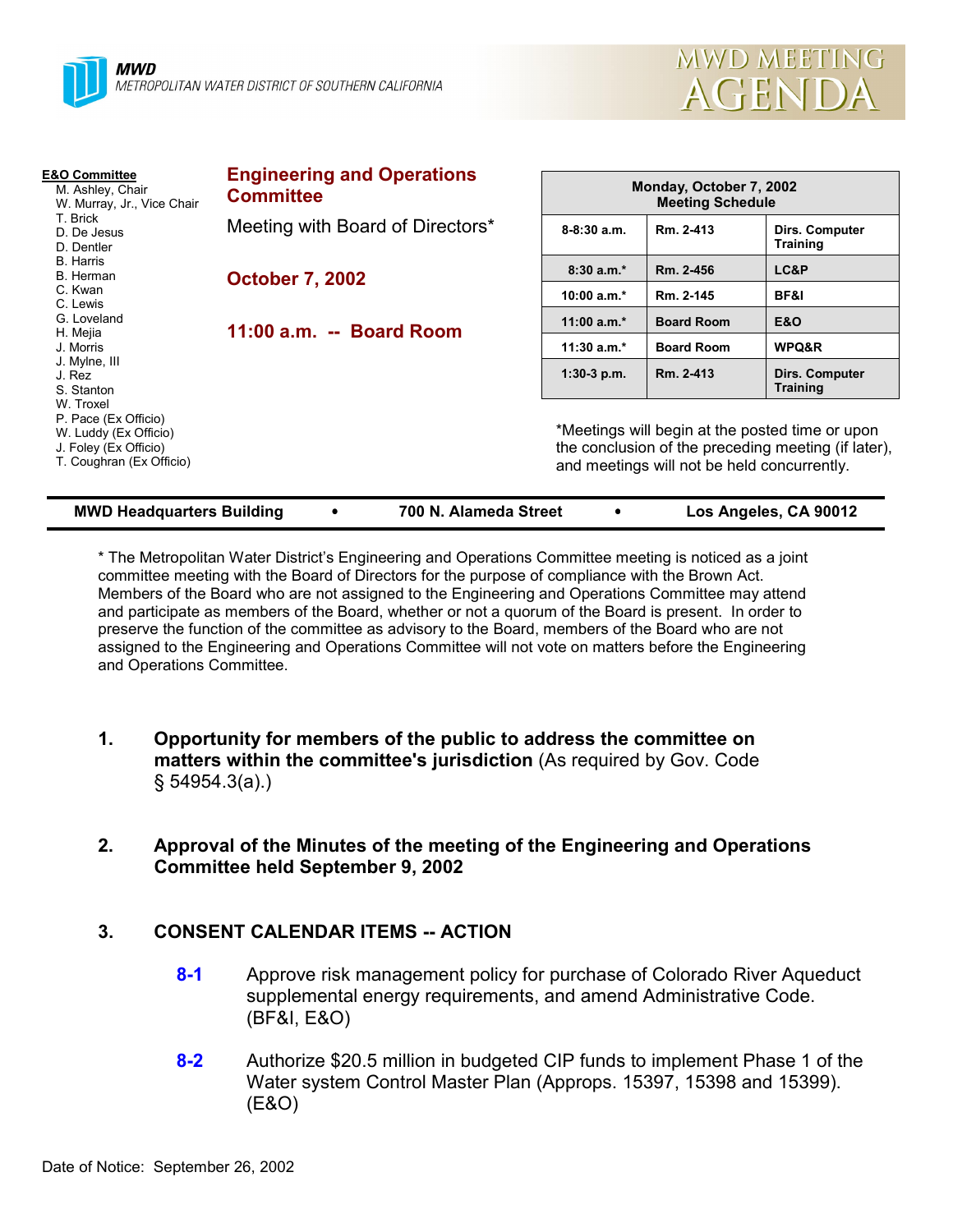## **4. BOARD INFORMATION ITEMS**

**10-1** Status report for the Inland Feeder Program for activities through August 2002. (E&O) **[Any discussion of potential litigation to be heard in closed session. Conference** with legal counsel-significant exposure to litigation (two matters); to be heard in **closed session pursuant to Gov. Code ß 54956.9(b)]**

#### **5. COMMITTEE ITEMS**

a. Oral report on feasibility of hydroelectric pumped-storage power generation potential using Copper Basin

#### **6. MANAGEMENT REPORTS**

- a. Water System Operations Managerís report on system operations
- b. Corporate Resources Manager's report on engineering activities

#### **7. FOLLOW-UP ITEMS**

None

### **8. FUTURE AGENDA ITEMS**

### **9. ADJOURN TO MEET JOINTLY WITH WATER PLANNING, QUALITY AND RESOURCES COMMITTEE**